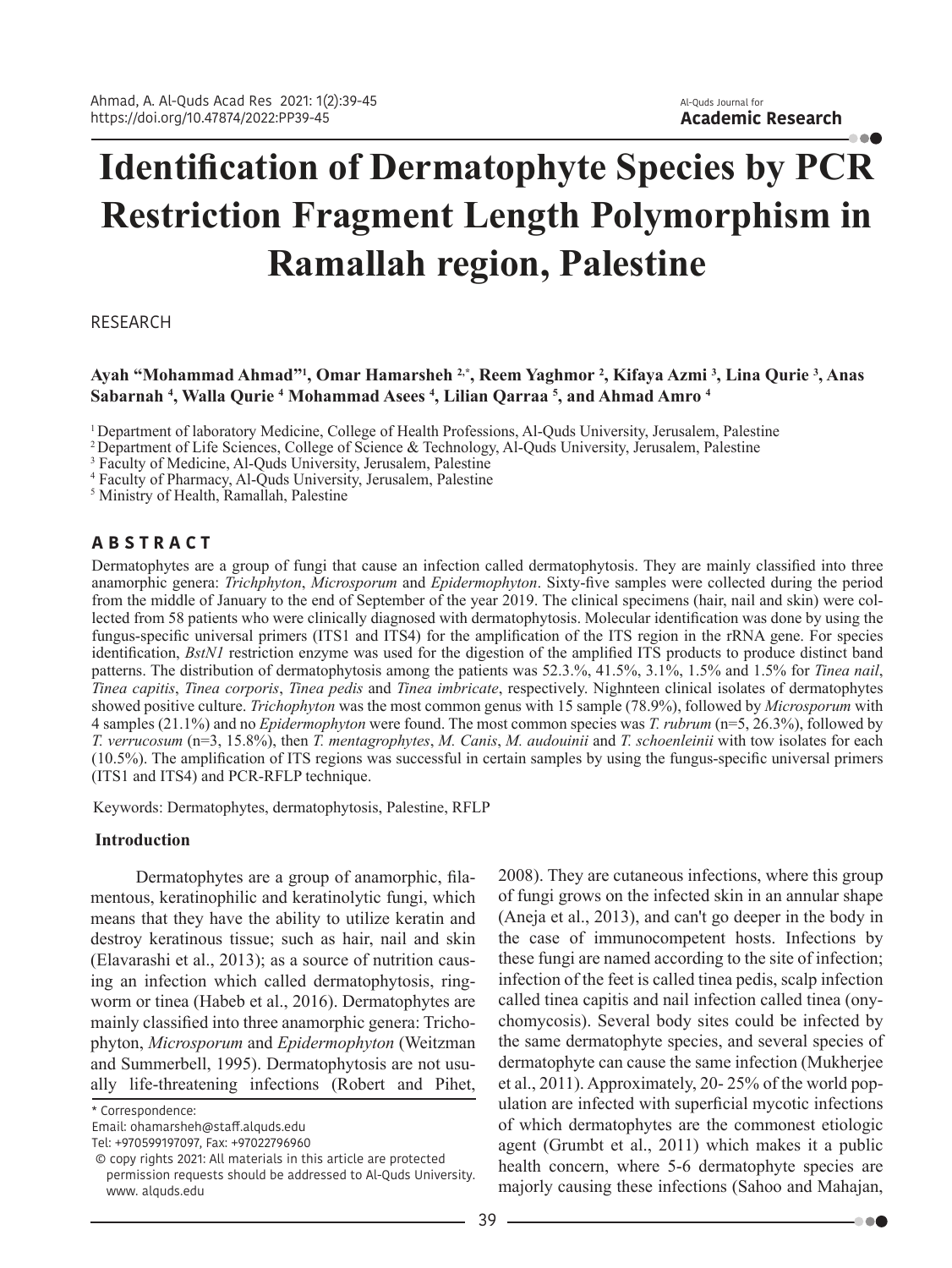2016), where *T. rubrum*, *T. mentagrophytes*, *T. tonsurans*, *M. canis*, *M. gypseum* and *E. floccosum* are the most common etiologic agents of dermatophytosis in humans (Habeb et al., 2016). This study conducted to address part of deficient information in molecular diagnosis of dermatophytes in Palestine. Therefore, this study aimed to isolate dermatophytes from clinically diagnosed patients in cultures and to identify dermatophytes at species level by PCR-RFLP technique.

#### **Materials and Methods**

#### *Sample collection*

Sixty-five samples were collected from the National Center for Skin Diseases, Ramallah Governmental Hospital during the period from the middle of January to the end of September of the year 2019. Clinical specimens were collected from 58 patients (26 males and 32 females) who are clinically diagnosed with dermatophytosis, where five patients (four females and one male) were sampled twice and one patient (male) was sampled three times. Sample type includes hair, nail and skin. Demographic data including: gender, age, geographic area, presence of animals in the patients' environment and dealing with them, education, career, medications and patients' history were collected (Indira, 2014).

#### *Direct examination*

Each sample was divided into two parts, one part was used for the direct examination by microscopy. A part of the sample was placed on a sterile microscope slide with a few drops of 20% (KOH). Hair and skin samples were examined after 15-20 minutes and nail samples were examined after 30 minutes. Each sample was examined under high dry (400x) magnification power for the presence of mycelium and /or spores.

#### *Cultivation and isolation of Dermatophytes*

The other part of each sample was used for culture on Sabouraud's dextrose agar (SDA) without being supplemented with any antibiotics. Then they were incubated at room temperature for 7- 28 days. Macroscopic and microscopic features of the colonies were determined. Culture was considered as negative after four weeks (Emam and Abd El-salam, 2016). Dermatophytes-positive samples were preserved at -20˚C for further molecular studies.

#### *Extraction of fungal DNA*

The fungal genomic DNA was extracted from fungal tissues with NucleoSpin Plant II Kit (MACHE-REY-NAGLE, Germany) according to the manufacturer's instructions. For the lyses of fungal cells, fungal tissues were collected in a 1.5 ml Eppendorf tube. Glass beads and 200 µl of PL1 buffer were added, the sample was homogenized by vortex. PL1 buffer (100 µl) and *RNase A* (10 µl) were added with continuous homogenization by vortexing. The homogenate was incubated over night at 65˚C with shaker. Then, 100 µl of chloroform was added, vortexed for 10 sec, then the tube was centrifuged for 10 min at 10,000 RPM. The aqueous supernatant layer was transferred into a NucleoSpin Filter (violet ring) constructed in new collection tube, centrifuged for 2 min at 10,000 RPM, then the filtrate was collected and the NucleoSpin Filter discarded. For DNA binding, 450 µl of PC buffer was added and mixed thoroughly by gentle vortexing, then transferred into a NucleoSpin Plant II column (green ring) that was inserted into a new collection tube, centrifuged for 1 min at 10,000 RPM and the filtrate was discarded. For wash and dry the membrane of the filter; 400 µl of PW1 buffer was added to the NucleoSpin Plant II column and centrifuged for 1 min at 10,000 RPM then the flowthrough was discarded. This step was repeated two more times by adding 700 µl of PW2 buffer at the first time and 200 µl of the same buffer at the second time and centrifuged for 1 min. and 2 min. at 10000 RPM, respectively. In each time the filtrates were discarded. For DNA elution, the NucleoSpin Plant II column was then inserted into a new Eppendorf tube, 50 µl of the elution buffer that was kept at 65˚C was added, and kept again at 65˚C for 5 min. Then, the micro centrifuge tube was centrifuged for 1 min at 10,000 RPM according to the manufacturer instructions. DNA concentration was less than 50 ng/μl except in two samples where they were 57 and 67 ng/ μl. The extracted DNA was then stored at -20˚C until being used.

#### *PCR amplification*

The ITS region in rRNA gene of different dermatophyte species was amplified using one pair of primers ITS1 F 5'- TCC GTA GGT GAA CCT GC-GC-3'and ITS4 R 5'-TCC TCC GCT TAT TGA TAT GC -3' as described by (Habeb et al., 2016). The PCR reaction mix with a final volume of 25 μL, was performed with 12.5 μL of 2X Prime *Taq* Premix (GeNet Bio\Korea). This master mix contains Prime *Taq* DNA polymerase, 10X reaction buffer containing MgCl<sub>2</sub>, Tris HCl,  $(NH_4)$  2SO<sub>4</sub> and PCR enhancer. dNTP mixture, protein, stabilizer and sediment and 2X loading dye, and then 1μL of each primer (conc. 10μl), 5.5 μL of deionized water and 5µL of DNA template were added. The amplification was carried out using the thermal cycler (Tprofessional Basic Cradient) according to the following thermal conditions: initial denatur-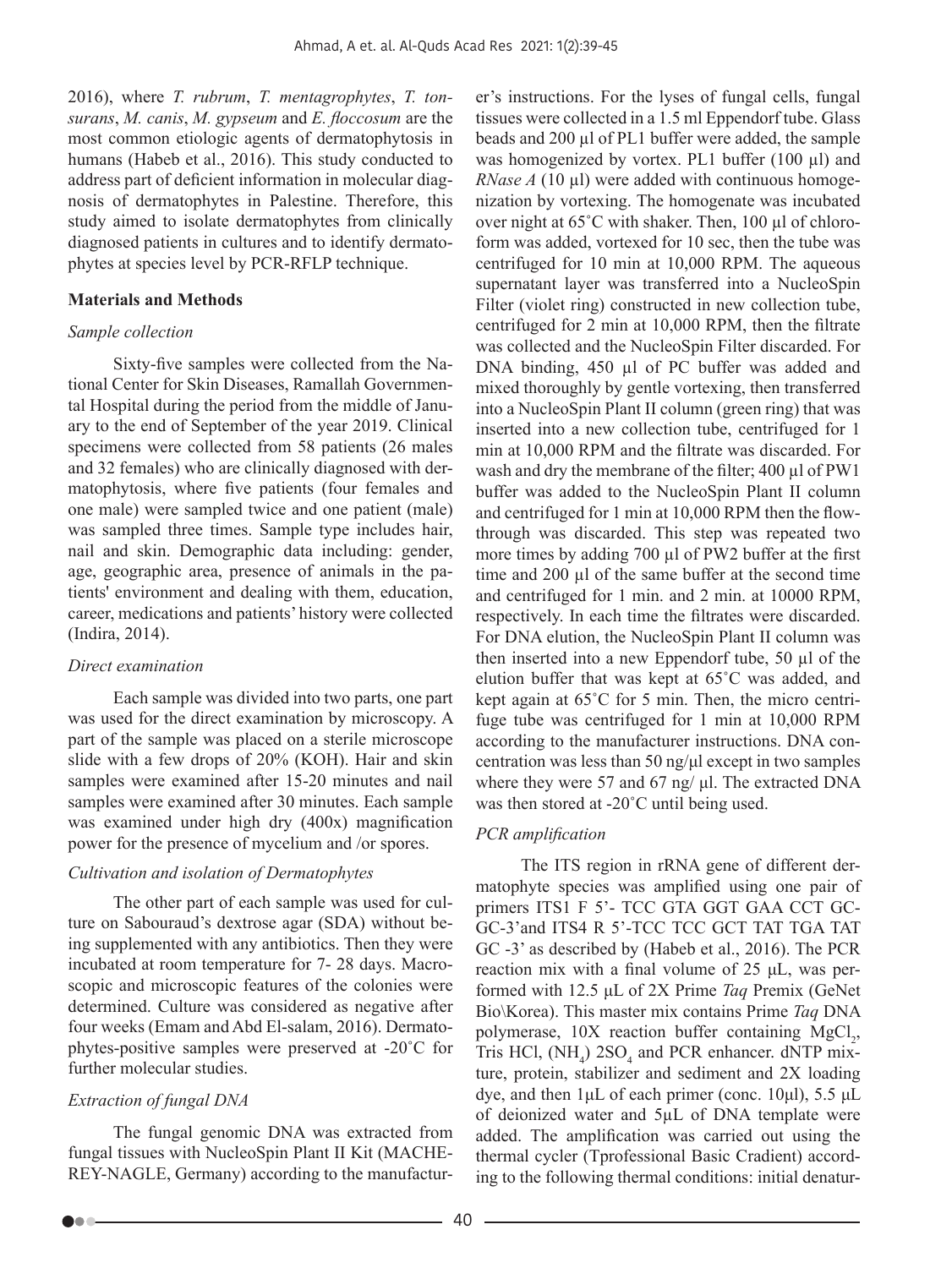ation for 5 min at 95ºC was followed by 40 cycles of denaturation at 95ºC for 30 sec, annealing at 58ºC for 1 min and extension at 72ºC for 30 sec, followed by a final extension step at 72ºC for 3 min (Habeb et al., 2016). The PCR products were resolved by electrophoresis through 2% agarose gel to determine the size of amplified fragment after ethidium bromide staining (0.5 μg/ml) and visualized by UV transilluminator. A 100-bp DNA ladder was used to determine the size of fragments.

## *PCR-RFLP analysis*

In order to identify dermatophytes to the species level by specific PCR, all PCR products were subjected to digestion with restriction enzyme *BstN1*. The reaction mixture contained 10 μL of PCR product, 1 μL of 10 X *NEB* buffer and 0.5 μL of *BstN1* restriction enzyme, which recognizes the sequence 5'-CC (T/A) GG-3' (Habeb et al., 2016). Subsequently reactions were incubated at 60°C in dry oven for 80 min. All PCR digested products were analyzed by 2% agarose gel electrophoresis.

The DNA fragments were visualized under a UV trans-illuminator and identification of the isolates was carried out through comparing the electrophoretic RFLP patterns with the previously published Habeb et al. (2016) profiles. Size of amplified ITS region before and after digestion are presented in Table 1.

Table 1: The profile regarding to PCR product of ITS region in dermatophyte species before and after digestion (Habeb et al. 2016).

| Dermatophyte<br>species | PCR product<br>size before<br>digestion | Size of digested amplified<br>ITS product |
|-------------------------|-----------------------------------------|-------------------------------------------|
| T. ruhrum               | 690                                     | 380,180,100 and 30bp                      |
| T. mentagrophytes       | 690                                     | 250, 180, 160 and 120bp                   |
| <i>T. tonsurans</i>     | 550                                     | 280, 100, 100 and 70 bp                   |
| T. soudanense           | 680                                     | 350, 180, 100 and 50 bp                   |
| T. concentricum         | 650                                     | 360 and 290 bp                            |
| T. verrucosum           | 650                                     | 380, 180, 100 and 10 bp                   |
| T. schoenleinii         | 650                                     | 400 and 250 bp                            |
| T. interdigitalae       | 700                                     | 250, 180, 150 and 120 bp                  |
| T. terrestre            | 630                                     | 250, 190, 120 and 80 bp                   |
| M. canis                | 740                                     | 440, 160, 100 and 40 bp                   |
| M. audouinii            | 600                                     | 600bp                                     |
| M. gypseum              | 650                                     | 400 and 250 bp                            |
| E. flocosum             | 740                                     | 400, 250 and 180 bp                       |

# **Results**

## *Identification of Dermatophytes by conventional methods*

This study was done on a total number of 65 samples that were taken from 58 (26 males (44.8%), 32 females (55.2%)) patients who suffered from dermatophytosis. The distribution of dermatophytosis among the patients was 52.3.%, 41.5%, 3.1%, 1.5% and 1.5% for Tinea nail, Tinea capitis, Tinea corporis, Tinea pedis and Tinea imbricate, respectively (Table 2).

Table 2: Distribution of dermatophytosis based on gender among 65 patients.

| Clinical<br>manifestation<br>(Tinea types) | Gender                           |                          | Total<br>$(n\%)$ |
|--------------------------------------------|----------------------------------|--------------------------|------------------|
|                                            | Male<br>$n\frac{\frac{6}{2}}{6}$ | Female<br>$n\frac{0}{0}$ |                  |
| Tinea nail                                 | 11<br>$(32.4\%)$                 | 23<br>$(67.6\%)$         | 34 (52.3%)       |
| Tinea capitis                              | 16<br>$(59.3\%)$                 | 11<br>$(40.7\%)$         | 27(41.5%)        |
| Tinea corporis                             | $1(50\%)$                        | $1(50\%)$                | $2(3.1\%)$       |
| Tinea pedis                                | $1(100\%)$                       | 0                        | $1(1.5\%)$       |
| Tinea imbricate                            | 0                                | $1(100\%)$               | $1(1.5\%)$       |
| Total                                      | 29<br>$(44.6\%)$                 | 36<br>$(55.4\%)$         | 65 (100%)        |

Results of this study showed that 62 (95.4%) samples were positive based on microscopy (KOH) method. However, 19 (29.2%) samples were positive based on the culture method. Initially, fungal hyphae were seen by direct examination with (KOH) so the samples were recorded as positive. From the 19 samples that were positive in culture, *Trichophyton* was the most common with 15 (78.9%) samples, followed by *Microsporum* with 4 (21.1%) samples and no *Epidermophyton* were found.

Results in this study showed that *T. rubrum* is the most common species (26.3%), followed by *T. verrucosum* (15.8%). Followed by *T. mentagrophytes*, *M. canis*, *M. audouinii* and *T. schoenleinii*, which showed that the frequency for each species is (10.5%). One sample of the 19 has shown a mix fungal isolates composed from *Dermatophyte* and *Aspergillus* (Table 3). According to the colonial morphology of identified species, *T. rubrum* are characterized by fluffy, buff and downy white. The reverse side of colonies have orange-brown with yellow borders.

...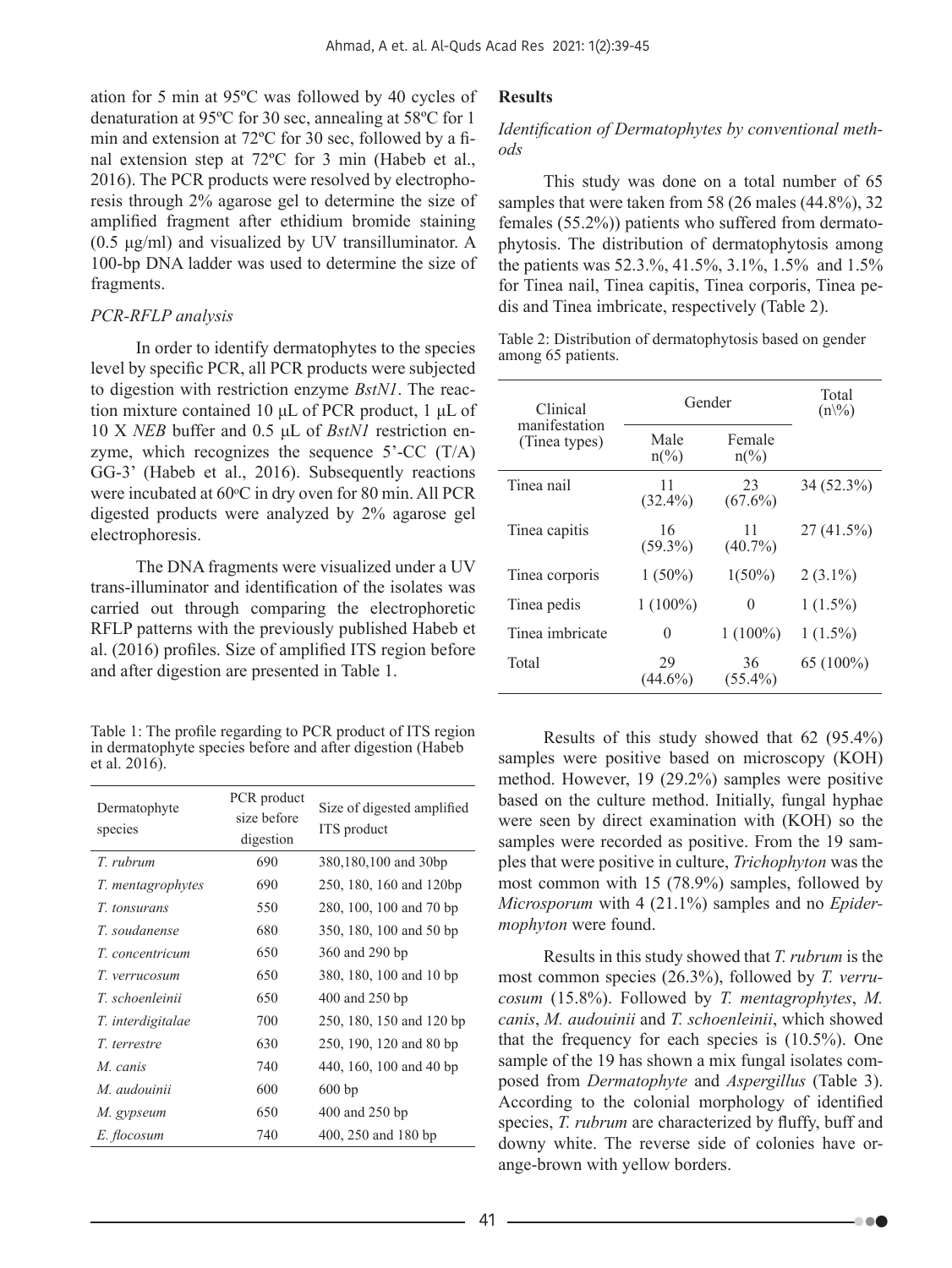Table 3: Distribution of *Dermatophytes* among patients that had positive culture

| Dermatophyte species | Number of isolates<br>$(\%)$ |
|----------------------|------------------------------|
| T ruhrum             | $5(26.3\%)$                  |
| T. mentagrophytes    | $2(10.5\%)$                  |
| M canis              | $2(10.5\%)$                  |
| M. audouinii         | $2(10.5\%)$                  |
| T. schoenleinii      | $2(10.5\%)$                  |
| T. verrucosum        | $3(15.8\%)$                  |
| T vilaceum           | $1(5.3\%)$                   |
| <i>T.</i> tonsurance | $1(5.3\%)$                   |
| Unknown              | $1(5.3\%)$                   |
| Total                | 19 (100%)                    |

The septated macroconidia were clearly obvious, and the microconidia were existed in a large number in a teardrop shape (Figure 1).



Figure 1: Colonial morphology of *T. rubrum* (A) surface, (B) reverse side and (C) macroconidia under direct microscopy (400 X)

*T. verrucosum* are characterized by gray to pink, wrinkled to velvety small colonies with brown reveres side, many chlamydoconidia seen in chains, macroconidia and microconidia are few to rare (Figure 2). *M. canis* are characterized by a membranous with feathery periphery colony, buff center, white to lemon-yellow in color, yellow-orange reverse side. Macroconidia are large, spindle-shaped with curved ends (Figure 3). *T. mentagrophytes* are characterized by granular, wrinkled and creamy yellow to a white surface, and yellow-brown reverse side, club-shaped and cigar-shaped macroconidia are seen. Many round microconidia can be seen (Figure 4).



Figure 2: Colonial morphology of *T. verrucosum*; (A) reverse side, (B) surface and (C) chlamydoconidia under direct microscopy (400 X)



Figure 3: Colonial morphology of *M. Canis*; (A) reverse side, (B) surface and (C) macroconidia under direct microscopy (400 X)

### Identification of Clinical Isolates by PCR and PCR-*RFLP*

In this study, only 9 (47.4%) of isolates showed PCR product (Figure 5). The size of PCR amplicon was 550-bp, 650-bp and 690-bp depending on the species. Three isolates were identified as *T. verrucosum* based on colonial morphology gave two different sizes of product, one 650-bp and two 550-bp (Table 4).

Only 3 (33.3%) amplified ITS region were restricted by *BstN1* restriction enzyme, while the rest (66.7%) were undigested. Data are presented in Figure 5 and Table 5.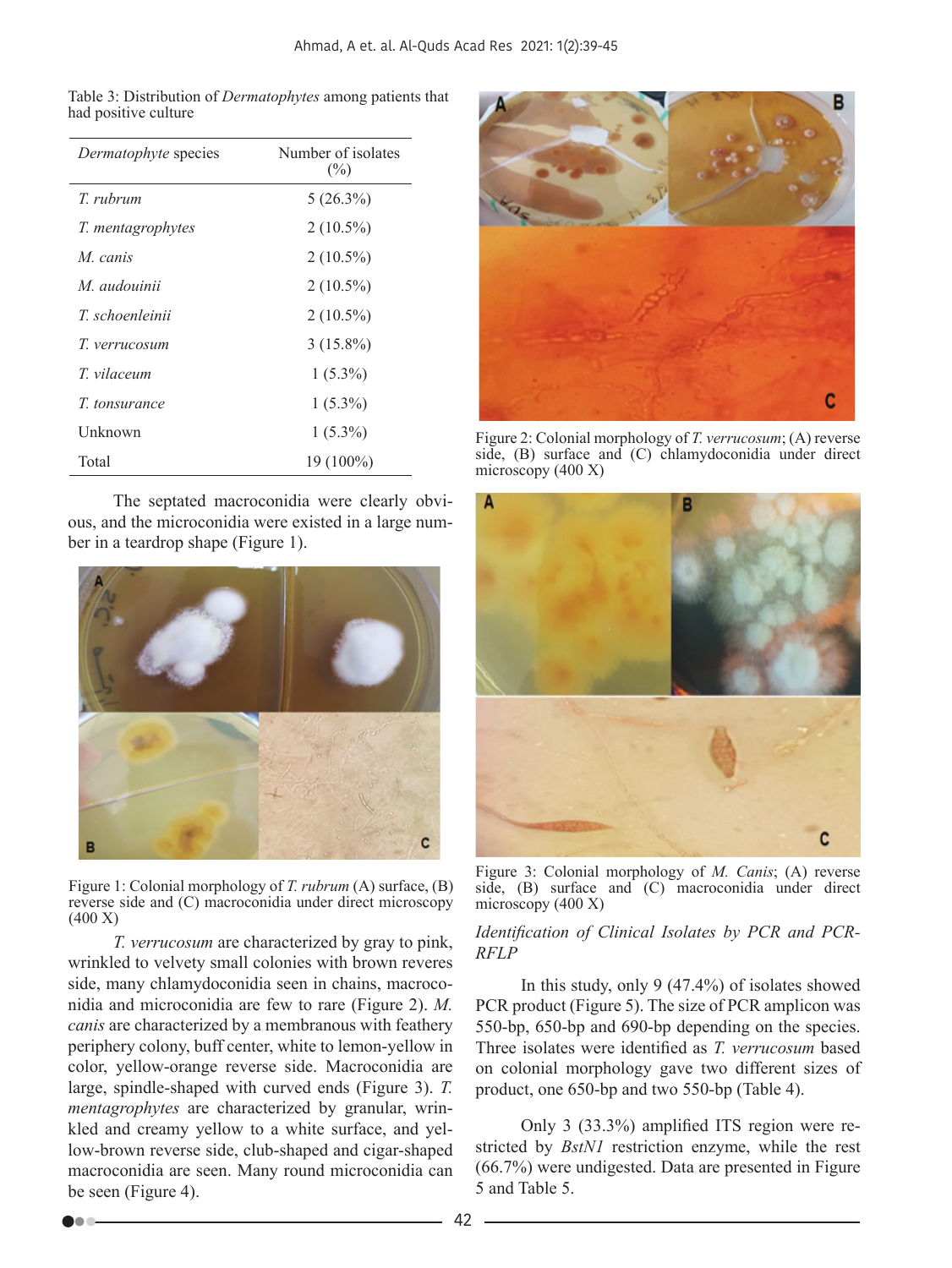

Figure 4: Colonial morphology of *T. mentagrophytes*; (A) microconidia and macroconidia under direct microscopy  $(400 \text{ X})$ ,  $(B)$  surface and  $(C)$  reverse side.



Figure 5: PCR product of amplified ITS region by primers ITS1 and ITS4 and analyzed by 2% agarose gel electrophoresis.



Figure 6: Bands after digestion of PCR product of ITS region by BstN1 restriction enzyme.

Table 4: The size amplicon of the amplified ITS region for 9 isolates belonged to the Dermatophyte species.

| Number of<br>DNA sample <sup>a</sup> | Dermatophyte<br>species | Size of amplifies<br>ITS region (bp) |
|--------------------------------------|-------------------------|--------------------------------------|
| 4                                    | T schoenleinii          | 650                                  |
|                                      | T. verucosom            | 650                                  |
| 8                                    | M canis                 | 550                                  |
| 9                                    | $T$ ruhrum              | 690                                  |
| 10                                   | T. verrucosum           | 550                                  |
| 11                                   | <i>T. tonsurans</i>     | 550                                  |
| 12                                   | T ruhrum                | 690                                  |
| 13                                   | T. mentagrophytes       | 550                                  |
| 18                                   | T. verucosom            | 550                                  |

Table 5: The size of PCR product and size of digested fragments for Dermatophyte species identified by culture method.

| No.DNA<br>sample <sup>a</sup> | Species identi-<br>fied based on<br>culture | Size of<br><b>PCR</b><br>product | Length of<br>digested<br>fragments |
|-------------------------------|---------------------------------------------|----------------------------------|------------------------------------|
| 4                             | T. schoenleinii                             | $650$ -bp                        | $400+250$ -bp                      |
| 9                             | T. rubrum                                   | $690$ -bp                        | $450+140$ -bp                      |
| 12                            | T. rubrum                                   | $690$ -bp                        | $450+140$ -bp                      |

#### **Discussion**

Until today, fungal infections are considered as one of the most common skin infections all over the world, which makes it a public health concern, of which dermatophytes are the most causative agent. Dermatophytosis is a disease caused by dermatophytes, where young adults of both genders are most commonly affected (Rashidian et al., 2015). Moreover, both human and fungal cells are eukaryotes, this makes the treatment of fungal infections is difficult and not always successful (Indira, 2014) Results of this study showed that the distribution of the skin fungal infection in female is higher than males. These results are in agreement with the previously published studies carried out in different countries, such as the Kurdistan region (Habeb et al., 2016), India (Elavarashi et al., 2013) and Ethiopia (Alemayehu et al., 2016). Results of this study are in contrast to other studies which showed that the distribution of skin fungal infection in male is higher than females, such as Korea (Lee et al., 2015). In this study, the majority of clinical manifestations is Tinea nail (onychomycosis). This result is consistent with a previously published report from Sweden (Drakensjö and Chryssanthou, 2011). However, in Ethiopia (Alemayehu et al., 2016), tinea capitis was predominant among the samples that were culture confirmed as dermatophytes (18%), in India (Elavarashi et al., 2013) and Iran (Rashidian et al., 2015) tinea corporis was the predominant, 57.97% and 69.2% respectively. The simplest method for the diagnosis of dermatophytes is using KOH for the digestion of keratin tissue, therefore, fungal elements could be easily seen under the microscope, which provides only a presumptive diagnosis of fungal infection. However, it is important to know that this method can not distinguish between different genera and it can cause false negative results (Mukherjee et al., 2011). In this study, 62 samples from a total of 65 were positive in KOH test, while 19 were positive in culture, the remaining samples have shown other fungal isolates such as *Aspergillus*, yeast, others have shown bacteria growth, and some have shown no growth at all. The difference in the results between these two methods can be attributed to certain factors

**DOC**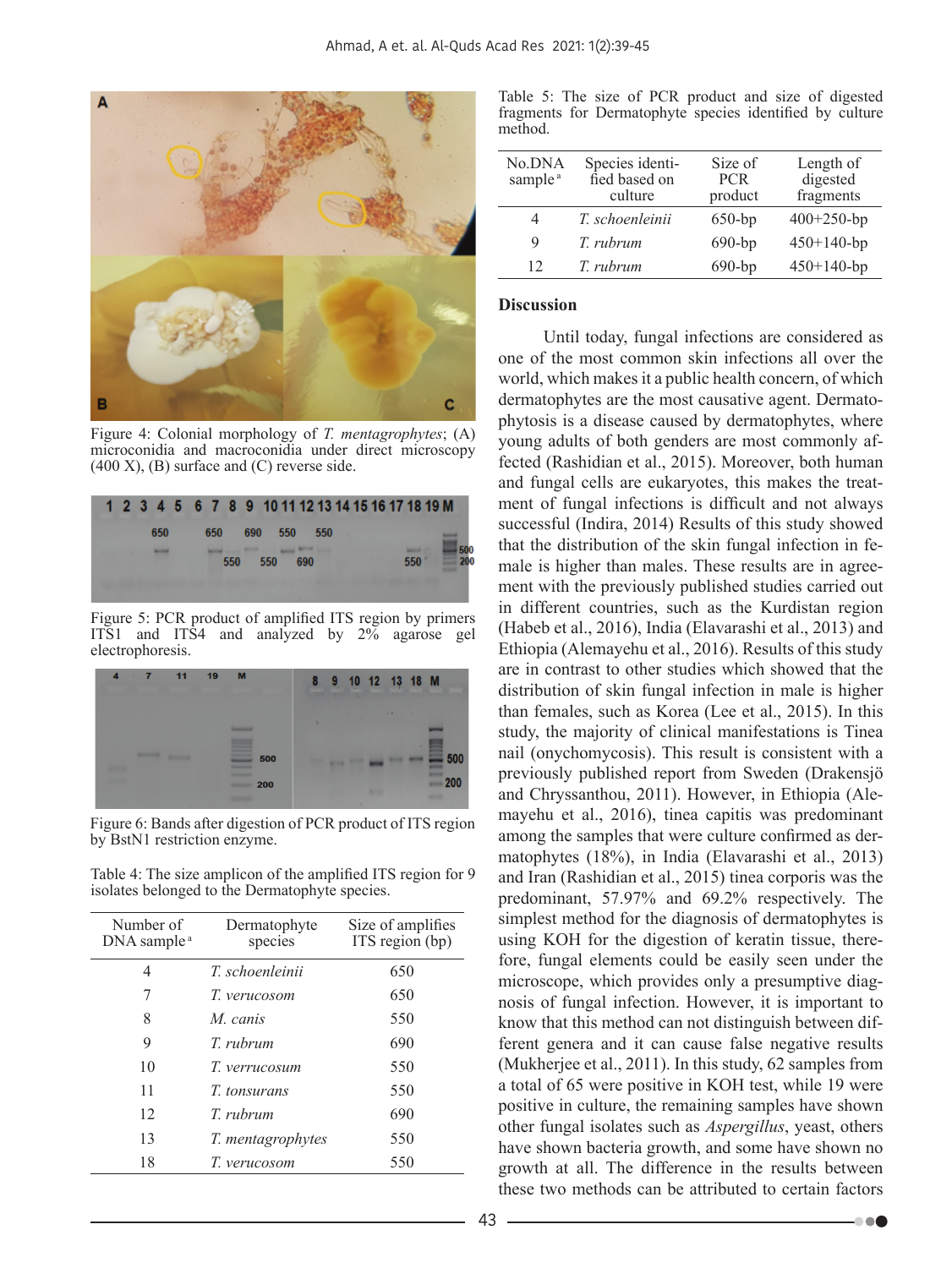such as antifungal treatment before sample collection where this will inhibit the growth of the fungi on the media, and inadequate quantity of sample may inhibit or weak the growth of the fungi as well (Rudramurthy and Shaw, 2017). Moreover, co-infection of certain saprophytic fungi with dermatophyte in culture may inhibit the growth of dermatophytes due to nutrient competition (Habeb et al., 2016). Results of the current study showed that *Trichophyton* species were the most common followed by *Microsporum* while no *Epidermophyton* was recovered. these results are in agreement with the previously published study in India (Bhatia and Sharma, 2014). The identification typically based on the conventional methods such as macroscopic features and microscopic examination. Surface, reverse and texture of the colony are macroscopic features, while macroconidia, microconidia, vegetative hyphae and arthroconidia are microscopic (Habeb et al., 2016). A cultured sample has shown different fungal isolates dermatophyte and *Aspergillus* that had mixed and no separated colonies. Therefore, dermatophyte species was not been able to be correctly identified, however, it has been reckoned as *Trichophyton* because of the macroconidia proprieties that were seen, where it looked like the pencil shape which is related to the *Trichophyton* proprieties (Elmer et al., 1997). This study has shown that *T. rubrum* is most common species detected. These results are in agreement and disagreement with previously published reports. This variation in results may be due to the difference in the geographical area, socioeconomic status, time, life style and immigration. (Alemayehu et al., 2016). It has been reported that *T. rubrum* has become the most frequent species worldwide, where it was the predominant in Europe in the 1920s, and since the  $19<sup>th</sup>$  centuray in South Asia. It has also been reported that during the period 1991- 1995 *M. canis* was the predominant in Spain, and in Rome, Italy as well between 2002 and 2004. *E. floccosum* was the predominant in Tehran, Iran in 1999-2001 (Hayette et al. 2015). Identification of dermatophytes by cultural method is very difficult. This could be due to alterations in the physiological and morphological properties of dermatophytes. These alterations may be due to culture technique; incubation temperature and the absence of antimicrobial drug within the media (Habeb et al., 2016). These conditions can easily affect the accuracy and precision of dermatophytes identification by culture. From the 19 clinical isolates of dermatophytes; nine isolates have been amplified and produced bands, this means that the agreement between the two methods is 47.36%, this could be due to the fact that the molecular method is more accurate in addition to the misidentification that may happen in culture due to the great similarity between some dermatophytes (Rezaei-Matehkolaei et al., 2012). Three of the isolates that were identified as *T. verrucosum* by culture method produced two different sizes of product, one isolate produced fragment with a size 650-bp and two isolates produced a fragment with a size 550-bp. Based on Habeb et al. (2016), *T. verrucosum* has a PCR product with a fragment 650-bp, this means that the other isolates may not be *T. verrucosum*, because even between the strains of the same species the difference in the number of the nucleotide is from 1 to 2 or even from 5 to 6 at most (Kim et al., 2011). The same thing according to *M. canis* and *T. mentagrophytes*, *M. canis* in this study produced a fragment with 550-bp. In this study, *T. mentagrophytes* produced a fragment with a size 550-bp, while according to Habeeb et al. (2016), supposed to produce a fragment with a size 690-bp. These results confirm that the conventional method is not accurate compared to molecular, where misidentification happened frequently due to the high degree of similarity between certain dermatophyte species, which by turn may lead to be treated inappropriately. After the digestion of PCR products of *T. rubrum*, two fragments have been produced. According to Habeb et al. (2016) four fragments are produced, while three fragments are produced according to Maikhan et al. (2017). This alteration could be due to mutations in the ITS region, technical errors during PCR amplification or mistake in the identification process (Habeb et al., 2016; Maikhan et al.). In conclusion, from all the dermatophytes, the amplification of ITS regions was successful by using the fungus-specific universal primers (ITS1 and ITS4) (Li et al., 2008), where the variation of these regions between different species can be employed for species identification (Mukherjee et al., 2011). In general, the use of molecular methods such as PCR-RFLP is more reliable than classical methods for the identification of dermatophytes, it is a good and rapid method for the detection and identification of dermatophytes genus and species, where this is important in accelerating the therapy process regarding to the fact that some dermatophyte species are more affected by certain types of antifungal with certain doses (Sahoo & Mahajan, 2016). However, in this study, PCR amplification for some samples were failed, this may be due to poor quality and quantity of extracted DNA.

#### **Acknowledgment**

Many thanks go to Ahmad Abd-Elqader for providing supports. I would also like to thank the National Center for Skin Diseases of Ramallah governmental hospital under the primary care management, the general director Dr. Kamal Al-Shakhra for giving me the